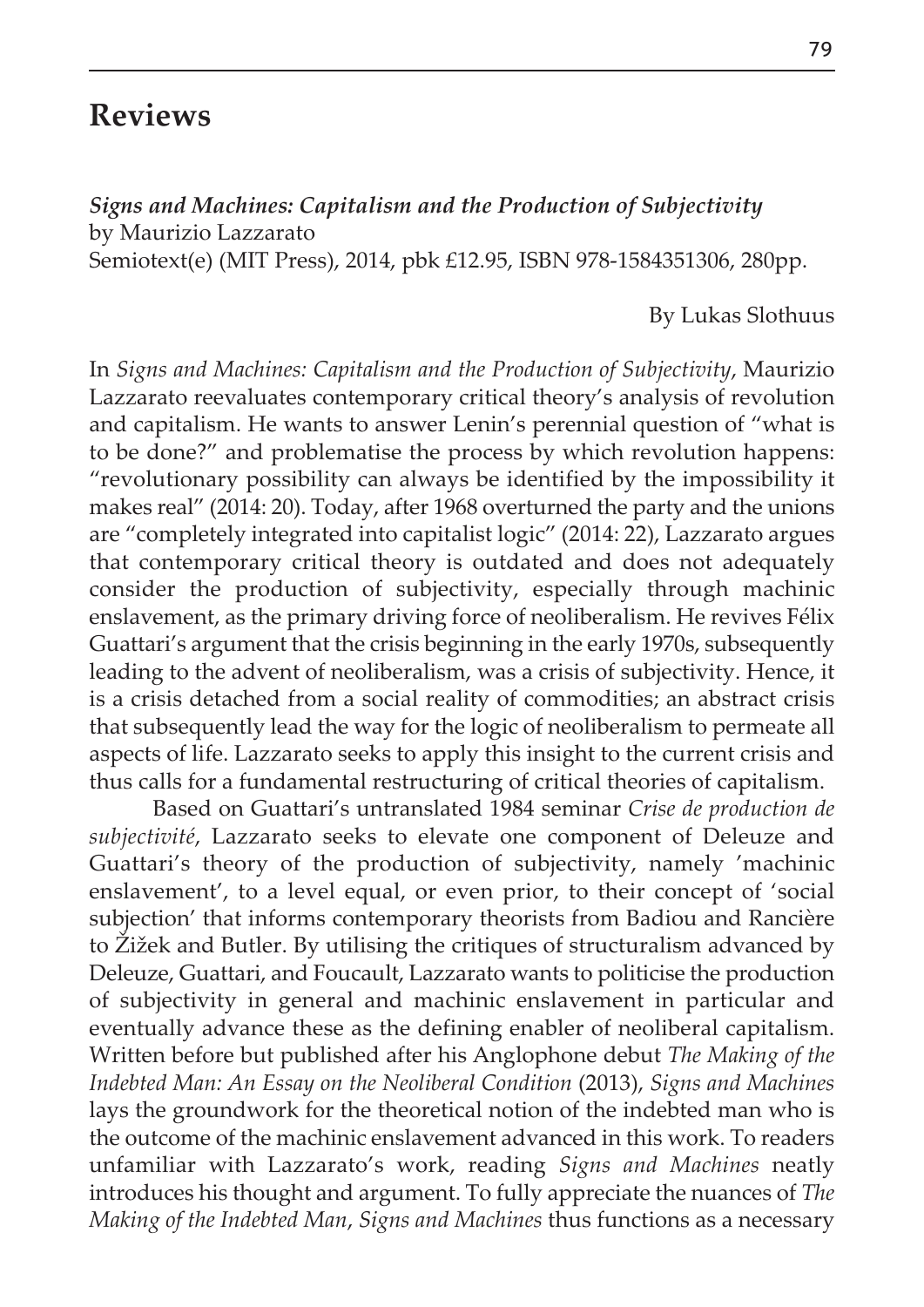framework within which to situate the debtor/creditor relationship.

Lazzarato's starting point is his claim that political economy is identical with subjective economy (2014: 8). He locates the weakness of capitalism in the production of subjectivity, a task which neoliberalism cannot adequately perform: contemporary subjectivities are residues from early capitalist stages (religion, class, categories of sexuality, gender binaries). Today, the production of subjectivities takes place primarily through machinic enslavement, most apparent in the phenomenon of the indebted man and entrepreneurial subjectivation - the process by which every individual is turned into an enterprise (immortalised by Jay Z in Kanye West's 'Diamonds From Sierra Leone (Remix)': "I'm not a business man / I'm a business, man"); complete with internalised risk-taking previously done by the state apparatus, as well as immiseration: unemployment, precariousness, instability, and mass clinical depression.

This "entrepreneur of the self" is the "last avatar of individualism" (2014: 24), above all structured by the debt condition which shapes social relations under neoliberalism by means of indebting the individual not to God but to money with all the guilt and misery that follows. The "despotic superego" is at work (2014: 53) in relocating the blame from corporations to the individual. Deleuze delineated the shift from factory to corporation and the accompanying shift in subjectivity (1992), and Lazzarato extrapolates from this to suggest that capitalism is developing certain new tensions which it can subsequently exploit. Thus, after Foucault's society of discipline and Deleuze's society of control, Lazzarato proposes a society of enslavement whereby organs, faculties, and individuals are controlled by a collective assemblage.

The immiseration of the worker is nothing new, but Lazzarato's political application of Guattari's theoretical framework allows for an understanding of contemporary capitalism's driving forces; above all machinic enslavement. Machinic enslavement refers to the governing of variables by a technological assemblage to ensure the equilibrium of the whole, in which the individual submits as a gear or cog in the financial system. As constant capital replaces variable capital, society becomes machinic: "capitalism is essentially a series of machinisms" (2014: 34). It is based on the notion of asignifying semiotics, which Lazzarato argues is the defining feature of neoliberalism, and spends a significant proportion of the book attempting to explicate (2014: 80-94). Key examples of asignifying semiotics are currencies, stock listings, computer languages (2014: 80) and these, together with machinic enslavement, prevent the kinds of political ruptures that could overcome capitalism.

The work expands Guattari's influence by tracing a path to Foucault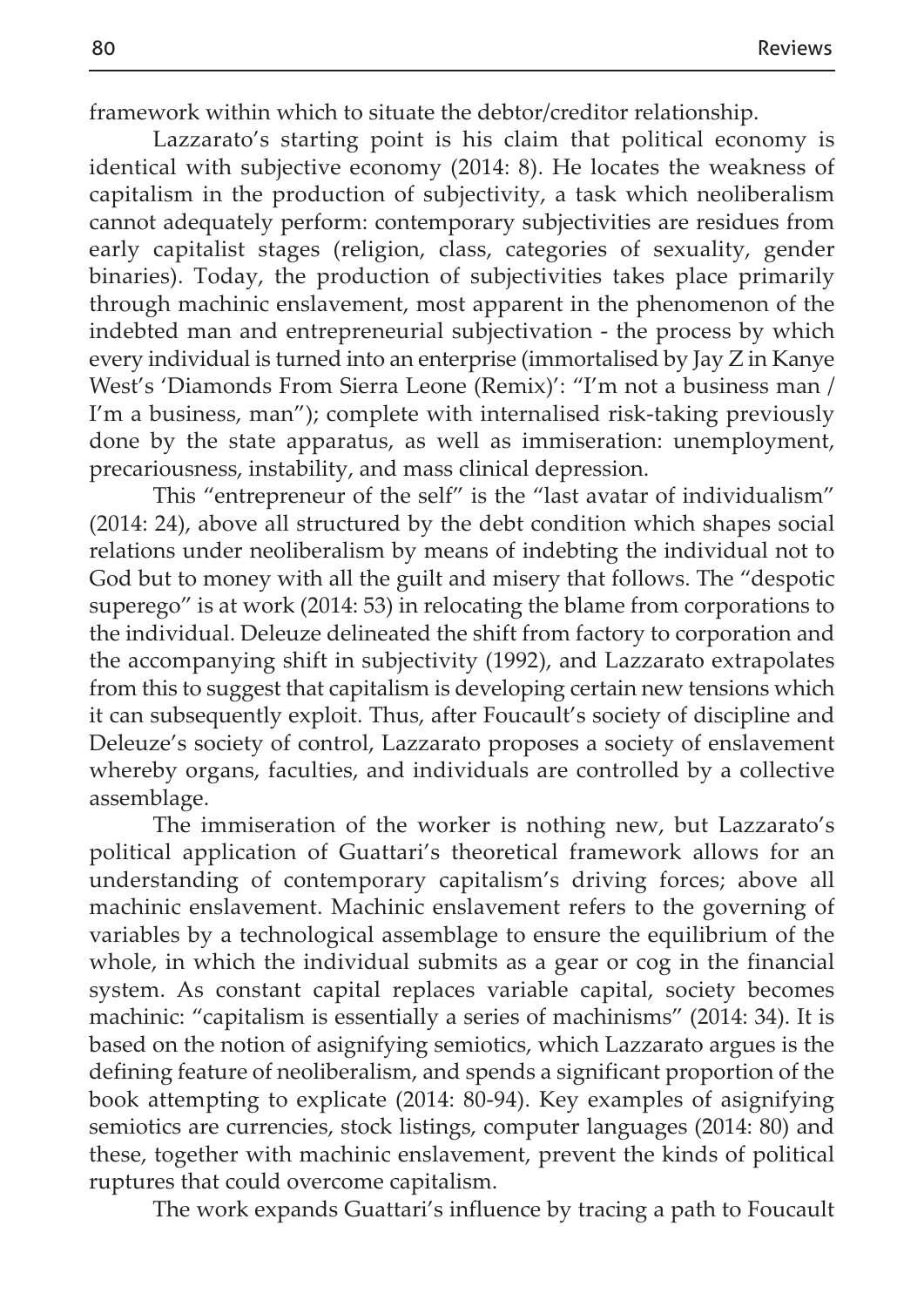and subsequently developing a political theory which incorporates both. In particular, this prompts Lazzarato to take issue with Rancière's outdated position on political action. In the illuminating and original final chapter of the work, Enunciation and Politics, Lazzarato builds a case in support of Foucault's concept of transvaluation over Rancière's Platonic philosophy of argumentation and interlocution to reach a society of equality. In the chapter Conflict and Sign Systems, Lazzarato establishes an analysis of the semiotic regime that governs the media apparatus, and consequently politics. Partly a critique of the Habermasian communicative action ideal, it sets the scene for the rebuttal of Rancière.

In Rancière's universe, the 2005 Paris riots were not political because the suburban youth did not adhere to the Agoran ideal of performative speech, a clearly problematic position shared in part with Žižek. In Lazzarato's view, the Platonic model was beneficial in the 20th century but is inapplicable to the political reality of today: "The struggle for "an other life" and "an other world," the fight for political transformation and the transformation of the self", he says, "must go beyond both political representation and linguistic representation" (2014: 225). For Rancière, equality is necessary and sufficient for an emancipated society whereas for Foucault, equality is a necessary but insufficient criterion. Lazzarato thus critiques the lopsided focus on equality, which in liberal theory has witnessed a resurgence with Piketty, and argues that capitalism will not break through social democratic demands.

Hence, the problem with Rancière, and the Left more generally (2014: 239), is their insistence on trade unionist, republican-type social democracy as a solution to the problems of capitalism, when such a model represents the neater class structure of the 20th century Global North but not the current one. Instead, due to the prevalence of immaterial labour and the debt condition, old structures of democratic socialism are bound to fail, and a new politics must be imagined. Thus, it might not come as a surprise to learn that Lazzarato supports insurgent tactics: "we must pass through points of nonsense, through the asignifying and non-discursive which in politics manifest themselves in the strike, revolt, or riot" (2014: 223). Asignifying semiotics, the non-discursive and the enunciated provide an avenue for creating the ruptures he seeks. The signifying and discursive are obstacles to a revolutionary rupture, and therefore must be eliminated.

A major issue for Lazzarato is the continued reliance by critical theories on analytic philosophy, structuralism, Lacanianism, and "a certain type of Marxism" (2014: 224), all of which depend on linguistics and traditional semiotics. This hinders the possibility of revolutionary change because "only a rupture with the mode of subjectivation" can establish "new forms of life" (2014: 223), and subjectivation is established and sustained by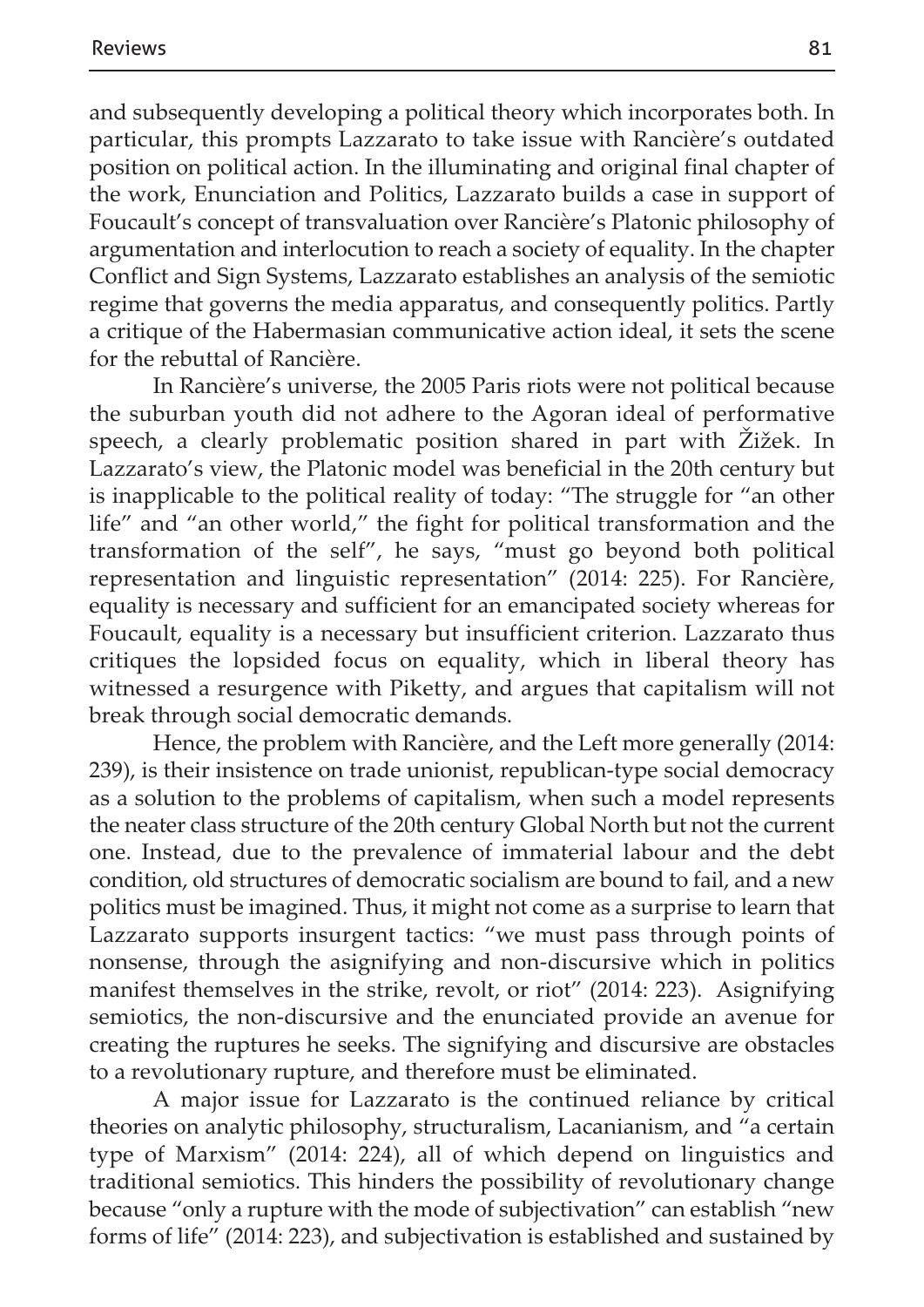these linguistic paradigms. Furthermore, Lazzarato's problem with contemporary critical theories on a more practical level is that they play a central role in preventing those ruptures from occurring. Here, he turns to an analysis of Foucault, nonetheless still informed by Guattari, and uses the example of the intermittent workers' struggle in France in 2005. The intermittent workers momentarily created a rupture in the system of machinic enslavement that keeps them under control. By challenging the monopoly on problematization and delineation of the "horizon of interpretation" (2014: 144) held by the media assemblage, and thus the semiotic regime that governs individuals' lives, they threatened the semiotic regime. Moreover, Lazzarato uses this example to criticise the French Left's approach to the working class. By "defining a framework that sets the limits of the possible" (2014: 144), the Left invariably prevents revolution, and thus aids in programming the system, instead of exploring the possibility of the impossible. Progressive slogans today "do not open up onto new worlds" and hence do not create subjectivation processes. Explained in the words of Deleuze, "there is no need to fear or hope, but only to look for new weapons" (1992: 4), and Lazzarato initiates a crucial discussion of the modes of political action available to direct this struggle.

The work is heavily influenced by Deleuze and Guattari in advancing a semiotic-political analysis of capitalism. Lazzarato invokes their distinction between being and becoming to explain the distinction between subjectivation and enslavement. Subjectivation refers to the *state of being* a certain collection of identities whereas enslavement refers to the immanent *process of becoming* a certain extra-individual entity that dismantles identities (a point oft forgotten in critical theories, according to Lazzarato). The strength of capitalism lies precisely in this dichotomous harmony between the individual and extra-individual of social subjection and machinic enslavement, respectively. However, a major shortcoming of the work is its uneasy oscillation between high theoretical commentary on Deleuze and Guattari's ontology and the practical political philosophy that Lazzarato advances. As such, the book's longest chapter, Mixed Semiotics, could reasonably be omitted without weakening the political argument.

At its best, the book is clear, hard-hitting and original but occasionally descends into postmodern ramble. In addition, the copy-editing is sloppy: there is no distinction between single and double quotations to distinguish semantic emphasis from quoting other works. Coupled with selective referencing, this blurs the line between especially Lazzarato's and Guattari's contributions. Unless this is a deliberate stylistic-theoretical decision (which would need to be explicitly justified), it makes the work less enjoyable and more difficult to read closely, especially if Lazzarato is to be established as a theorist in his own right rather than a Guattari scholar. Nevertheless,